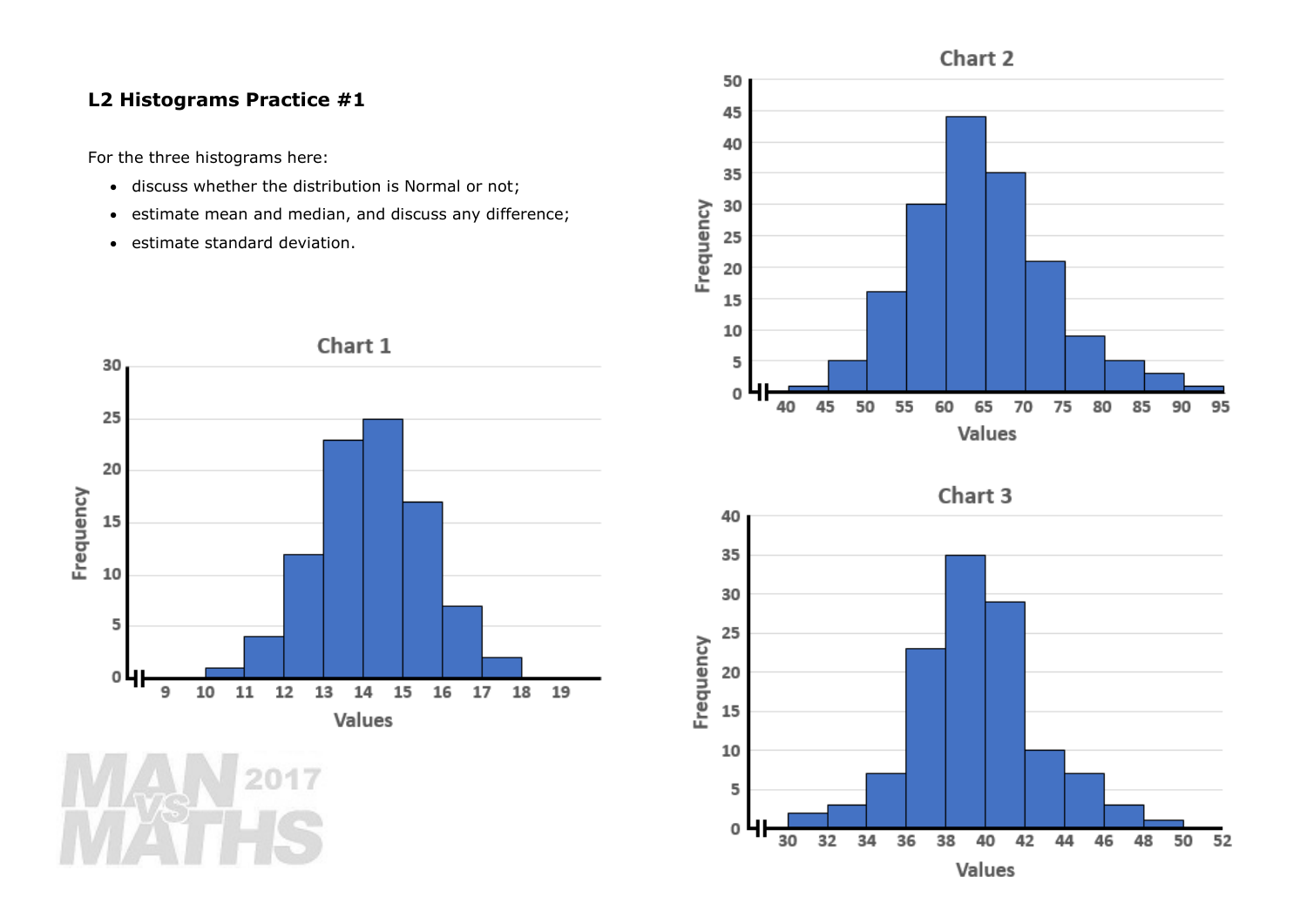## **Answers – L2 Histograms Practice #1**

Marks will depend as much on discussion of evidence as values given. Key terminology should be used rather than general terms.

The key features for a distribution being Normal should be discussed in each answer:

- "bell curve" shape fits the middle of the columns;
- symmetrical, allowing for some random variation in practice;
- drops off to effectively zero at 3 standard deviations.

The median can be found by adding up the total frequency and counting in from either end.

The mean will be the median, moved towards any skew away from symmetrical.

The standard deviation can be estimated by two methods:

- shown in red, the distance between the inflection points (where the curve stops getting steeper) is 2 σ;
- shown in green, the middle 95% of values covers 4  $\sigma$ , so the outermost 5% of values can be counted off and the distance found  $\div$  4.

Note, while all distributions have a standard deviation that we cannot make probability calculations for non-Normal ones. If a distribution is wildly non-Normal then σ cannot be calculated as if it is Normal.



This is pretty much a perfect Normal distribution. (Too perfect to likely to be real, in fact, because real curves will have some random variation from perfect.)

A curve through the centres of each column head is a bell shape, completely symmetrical. The values taper off quickly at the ends.

There are 91 values, and the  $41^{st}$  = median = about 14.2, but certainly somewhere in the region of 14.1 to 14.5.

The mean will be the same as the median. The peak of the bell curve is at 14.2 or so, which fits with calculation of the median.

Standard deviation is about 1.4, definitely in the range 1.25–1.6.

This can be seen from the red 2σ distance between the two points of inflection which are 3 apart, indicating σ = 1.5. Alternatively the green 4σ distance containing the middle 95% of values is 5.5, indicating  $\sigma = 1.4$ .